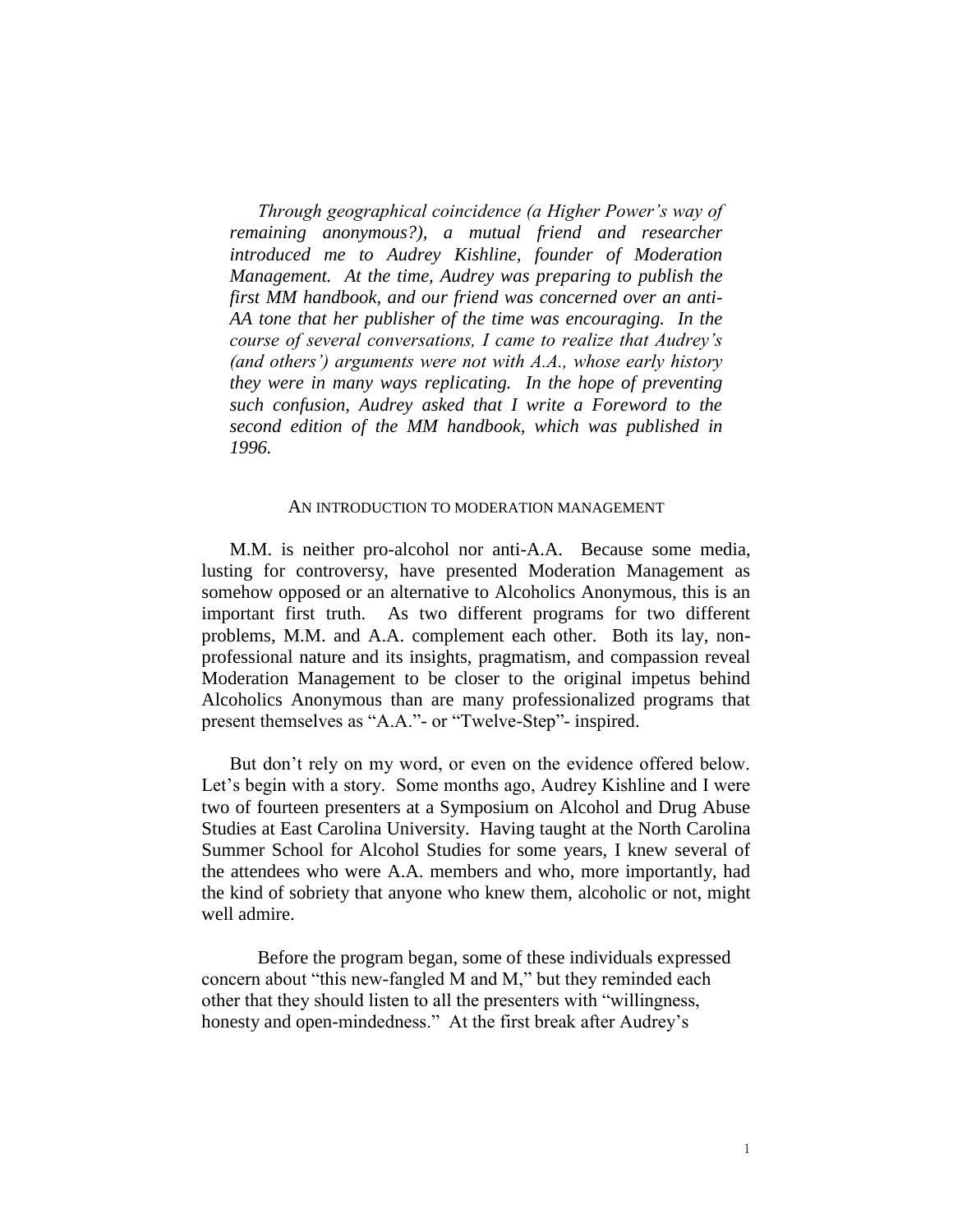presentation, my A.A. friends crowded around her, thanking her for M.M., one of them suggesting that "now that a lot of treatment is going down the drain, this may become, for some who need it, a new anteroom to A.A." All agreed that they had heard from Ms. Kishline nothing that contradicted anything they knew about A.A. – that in fact they had heard a few things about A.A. that had seemed lost in many of the environments created by professional treatment.

Of course, even A.A. oldtimers are not God. Let me, then, offer a few comments about M.M.'s insights, pragmatism, and compassion. These three realities are so intertwined as to be in practice inseparable, but let's treat them separately to make a brief point about each.

*Insights*: Although less explicitly "spiritual" than Alcoholics Anonymous, Moderation Management's emphasis on *balance* captures classic spiritual insight as well as a key vision of A.A. co-founder Bill Wilson, set forth, for example, in his *A.A. Grapevine* essay, "Humility for Today." Nor is the vocabulary of "habit" the exclusive possession of behavioral psychologists, as anyone knowledgeable in the classic spiritual writers readily recognizes.

*Pragmatic*: Despite a brief – and unfortunate – detour down the "disease" path/trap (which I understand is to be omitted in later editions of this book), Moderation Management is a practical, experiential program. Like the authors of the A.A. Big Book, the earliest M.M. members say, "Here are the steps we took: here is the structure we use." No grand theory, no exploring of causes, no choosing of sides – just straightforward statements of simple practices that worked for them. And for those for whom those practices do not work, this book describes how M.M. helps these recognize their need for abstinence and guides them to programs that make it possible. M.M. is not "anti-abstinence" or anti-anything: it provides a helpful option for those alcohol abusers who, in current medical terms, are not alcohol dependent. For those perhaps slipping across that line, Moderation Management makes easier and more likely a sooner discovery of their need for an abstinence program.

That practicality is of course related to M.M.'s *compassion*. Again following the example of Alcoholics Anonymous, Moderation Management is interested not in debate or argument but in helping those whose life and humanity are disrupted by their drinking of alcohol. Even though M.M. focuses on those who are not "chronic drinkers" or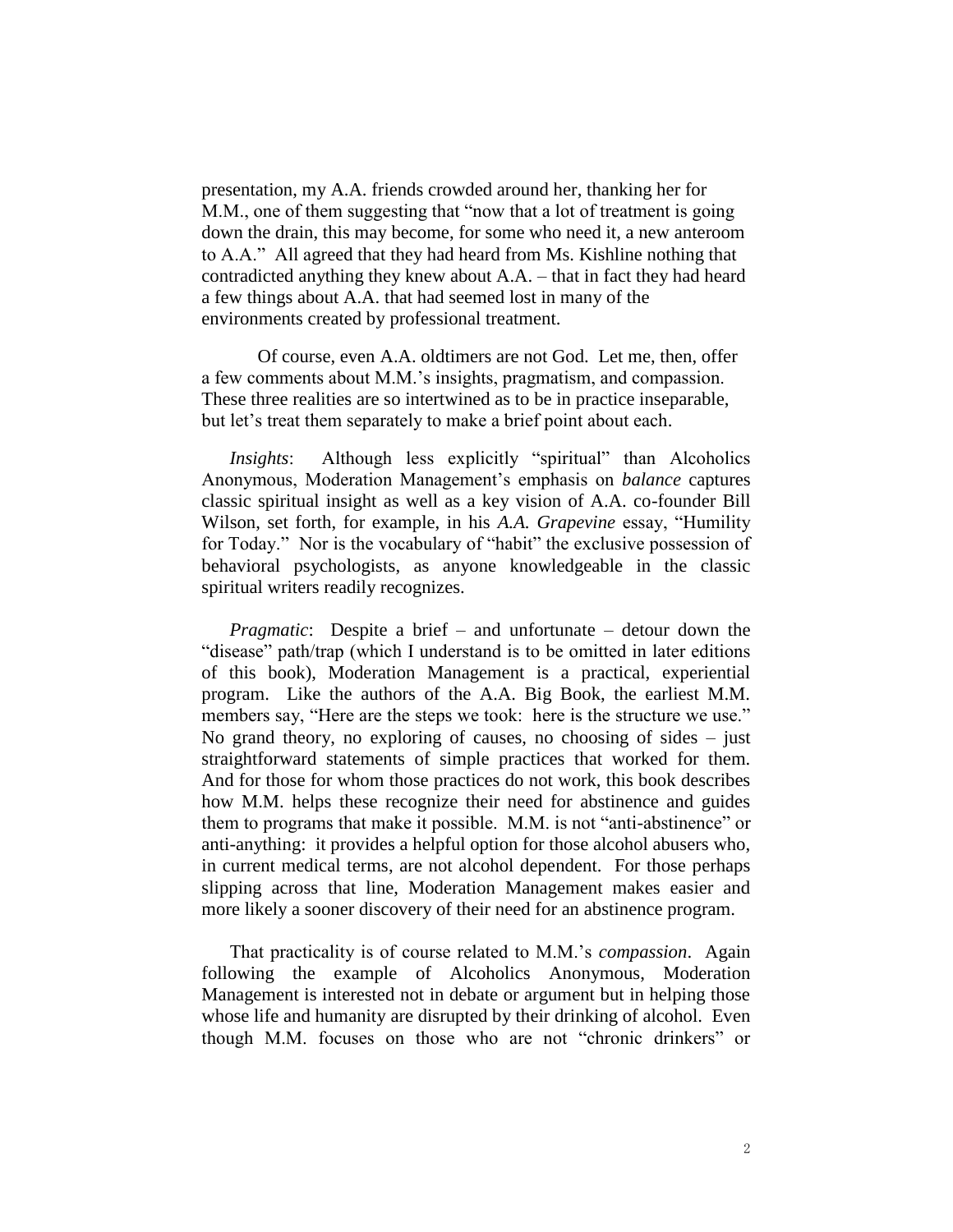"alcohol dependent" or "alcoholics" in three of the vocabularies currently in use, its program also helps those who would fit in those categories, who need to choose abstinence, but who are not yet ready to do so. M.M. has no other agenda than helping *all* those whose drinking of alcohol causes them trouble – a point emphasized by its reliance on mutual help and especially its non-profit reality.

For again like Alcoholics Anonymous, Moderation Management suggests not the "self-help" of lift-your-own-bootstraps peptalks but *mutual* help: M.M. offers *meetings* and seeks to form *groups*. Whether Moderation Management will evolve a concept similar to "fellowship," whether those who come to M.M. and achieve moderation will continue in attendance for others' sakes as well as their own – these are yet unclear. They are among the questions that make the opportunity to follow the story of Moderation Management so exciting.

The non-professional and non-profit aspects of Moderation Management, which set it off from so many supposedly "similar" or "competing" programs, attest to the primacy of genuine compassion and concern. Tne importance of this is not a new insight. In the A.A. book *Twelve Steps and Twelve Traditions*, discussing Tradition Eight ["Alcoholics Anonymous should remain forever non-professional . . . ."], A.A. co-founder Bill W. wrote some words generally overlooked in our over-professionalized age:

*. . . Almost no recovery from alcoholism has ever been brought about by the world's best professionals, whether medical or religious. We do not decry professionalism in other fields, but we accept the sober fact that it does not work for us. . . .*

*Alcoholics simply will not listen to a paid Twelfth Stepper. . . . The money motive compromises him and everything he says and does for his prospect.*

The same seems true of "alcohol abusers" and "problem drinkers" – likely one reason behind their affection for M.M.

Nothing in the Moderation Management program suggests that alcoholics can safely drink alcohol. The opposite is in fact several times